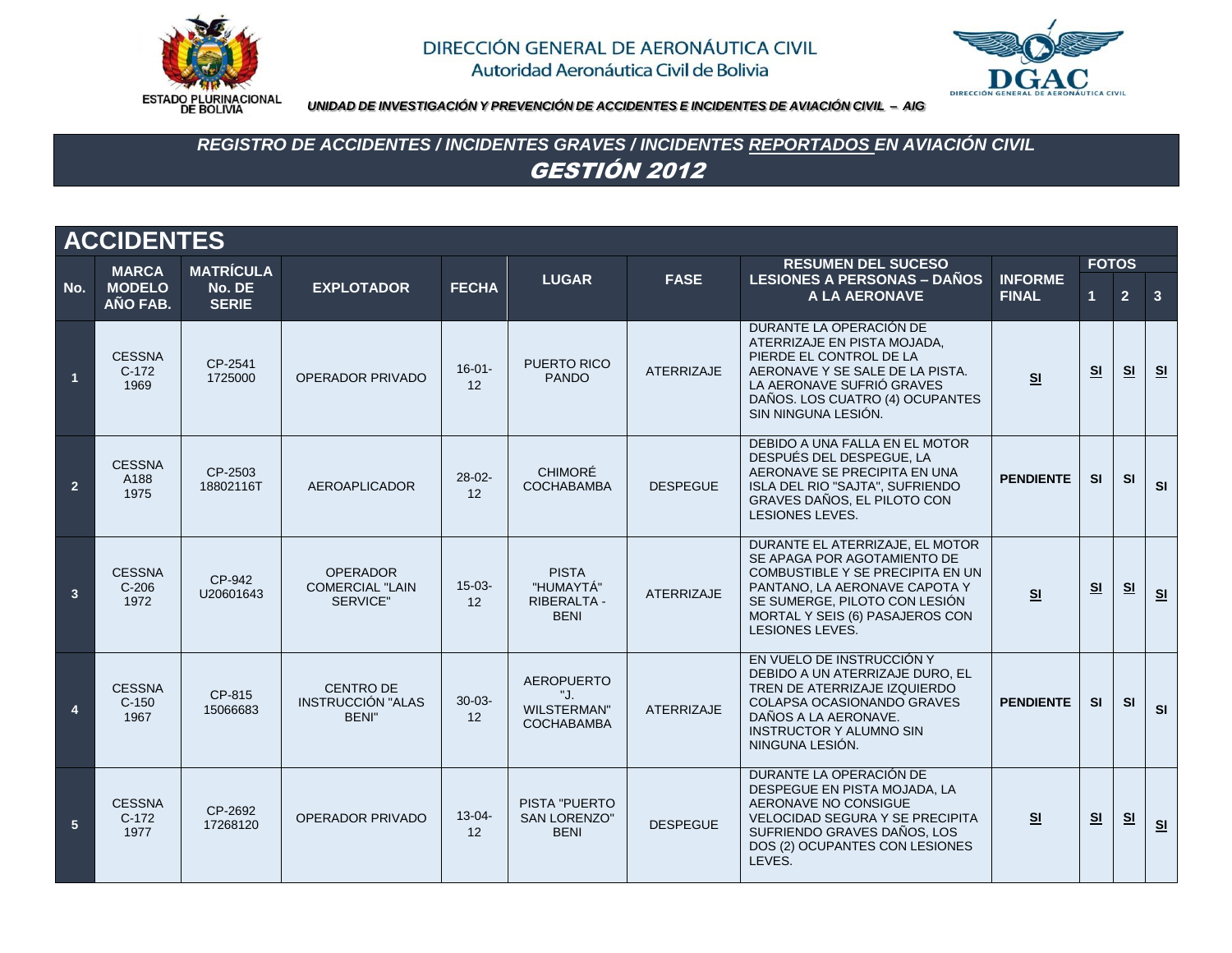



*UNIDAD DE INVESTIGACIÓN Y PREVENCIÓN DE ACCIDENTES E INCIDENTES DE AVIACIÓN CIVIL – AIG*

| $6\phantom{1}$  | <b>CESSNA</b><br>$C-206$<br>1982 | CP-1823<br>U20606456 | OPERADOR PRIVADO                                           | $20 - 04 -$<br>12 | <b>MONTEAGUDO</b><br><b>SUCRE</b>                                     | APROXIMACIÓN                     | LA AERONAVE VOLANDO EN<br>CONDICIONES IMC IMPACTA EN UNA<br>SERRANÍA EN VUELO CONTROLADO<br>HACIA EL TERRENO (CFIT),<br>QUEDANDO DESTRUIDA. LOS CINCO<br>(5) OCUPANTES CON LESIÓN<br>MORTAL.                                                                   | S <sub>1</sub>   | <b>SI</b>      | <b>SI</b>      | SI             |
|-----------------|----------------------------------|----------------------|------------------------------------------------------------|-------------------|-----------------------------------------------------------------------|----------------------------------|----------------------------------------------------------------------------------------------------------------------------------------------------------------------------------------------------------------------------------------------------------------|------------------|----------------|----------------|----------------|
| $\overline{7}$  | <b>CURTISS</b><br>$C-46$<br>1945 | CP-1319<br>2537- CU  | "SKY TEAM CARGO"                                           | $21 - 04$<br>12   | <b>AEROPUERTO</b><br>INTL. "VIRU<br><b>VIRU" SANTA</b><br><b>CRUZ</b> | APROXIMACIÓN                     | DURANTE SU APROXIMACIÓN FINAL,<br>LA AERONAVE INICIA UNA MANIOBRA<br>INUSUAL AL ASCENDER EN FORMA<br>VERTICAL. ENTRA EN PÉRDIDA Y SE<br>PRECIPITA ESTALLANDO EN LLAMAS.<br>TRES (3) TRIPULANTES CON LESIÓN<br>MORTAL Y UN (1) PASAJERO CON<br>LESIONES GRAVES. | S <sub>1</sub>   | S <sub>1</sub> | <u>ା</u>       | S <sub>1</sub> |
| 8               | <b>CESSNA</b><br>$C-152$<br>1979 | CP-2269<br>15282570  | <b>CENTRO DE</b><br>INSTRUCCIÓN "SKY<br>TEAM"              | $05-06-$<br>12    | <b>SANTA CRUZ</b>                                                     | APROXIMACIÓN                     | EN VUELO DE INSTRUCCIÓN. EL<br>MOTOR SE APAGA Y ATERRIZA DE<br><b>EMERGENCIA EN UN LOTE</b><br>DESPEJADO DEL BARRIO<br>BICENTENERIO, LA AERONAVE<br>CAPOTA SUFRIENDO GRAVES<br>DAÑOS, INSTRUCTOR Y ALUMNO SIN<br>NINGUNA LESIÓN.                               | S <sub>1</sub>   | S <sub>1</sub> | S <sub>1</sub> | S <sub>1</sub> |
| 9               | <b>CESSNA</b><br>$C-210$<br>1973 | CP-2564<br>21060052  | <b>OPERADOR PRIVADO</b>                                    | $05-07-$<br>12    | <b>TRINIDAD BENI</b>                                                  | <b>RUTA</b>                      | EN VUELO DE LA ESTANCIA<br>"POTREROS" A TRINIDAD EFECTÚA<br>UN ATERRIZAJE DE EMERGENCIA<br>POR AGOTAMIENTO DE<br>COMBUSTIBLE EN UNA PROPIEDAD<br>PRIVADA. LA AERONAVE SUFRIO<br>GRAVES DAÑOS. TRES (3)<br>OCUPANTES CON LESIONES LEVES.                        | <b>PENDIENTE</b> | S <sub>1</sub> | S <sub>1</sub> | S <sub>1</sub> |
| 10 <sup>1</sup> | <b>CESSNA</b><br>$C-185$<br>1963 | CP-1724<br>1850692   | <b>DIRECCIÓN GENERAL</b><br>DE AERONÁUTICA<br><b>CIVIL</b> | $19-07-$<br>12    | <b>PISTA "MAPIRI"</b><br>PROV.<br><b>LARECAJA LA</b><br><b>PAZ</b>    | <b>ATERRIZAJE</b>                | DURANTE LA OPERACIÓN DE<br>ATERRIZAJE LA HÉLICE IMPACTA CON<br>LA SUPERFICIE Y SE INVIERTE<br>OCASIONANDO GRAVES DAÑOS EN<br>LA AERONAVE. AMBOS OCUPANTES<br>(2) SIN NINGUNA LESIÓN.                                                                           | <b>SI</b>        | S <sub>1</sub> | S <sub>1</sub> | S <sub>1</sub> |
| 11              | <b>CESSNA</b><br>$C-206$<br>1975 | CP-2175<br>U20605301 | OPERADOR PRIVADO                                           | $21 - 08 -$<br>12 | SAN JOAQUIN<br><b>BENI</b>                                            | <b>VUELOS</b><br><b>RASANTES</b> | EN VUELO RASANTE SOBRE EL<br>PUEBLO, PIERDE EL CONTROL Y SE<br>PRECIPITA SOBRE UNA CASA<br>ESTALLANDO EN LLAMAS, EL PILOTO<br>(UNICO OCUPANTE DE LA AERONAVE)<br>SUFRE LESIÓN MORTAL Y OCASIONA<br>LESIÓN MORTAL A DOS (2)<br>PERSONAS EN LA SUPERFICIE.       | S <sub>1</sub>   | S <sub>1</sub> | S <sub>1</sub> | S <sub>1</sub> |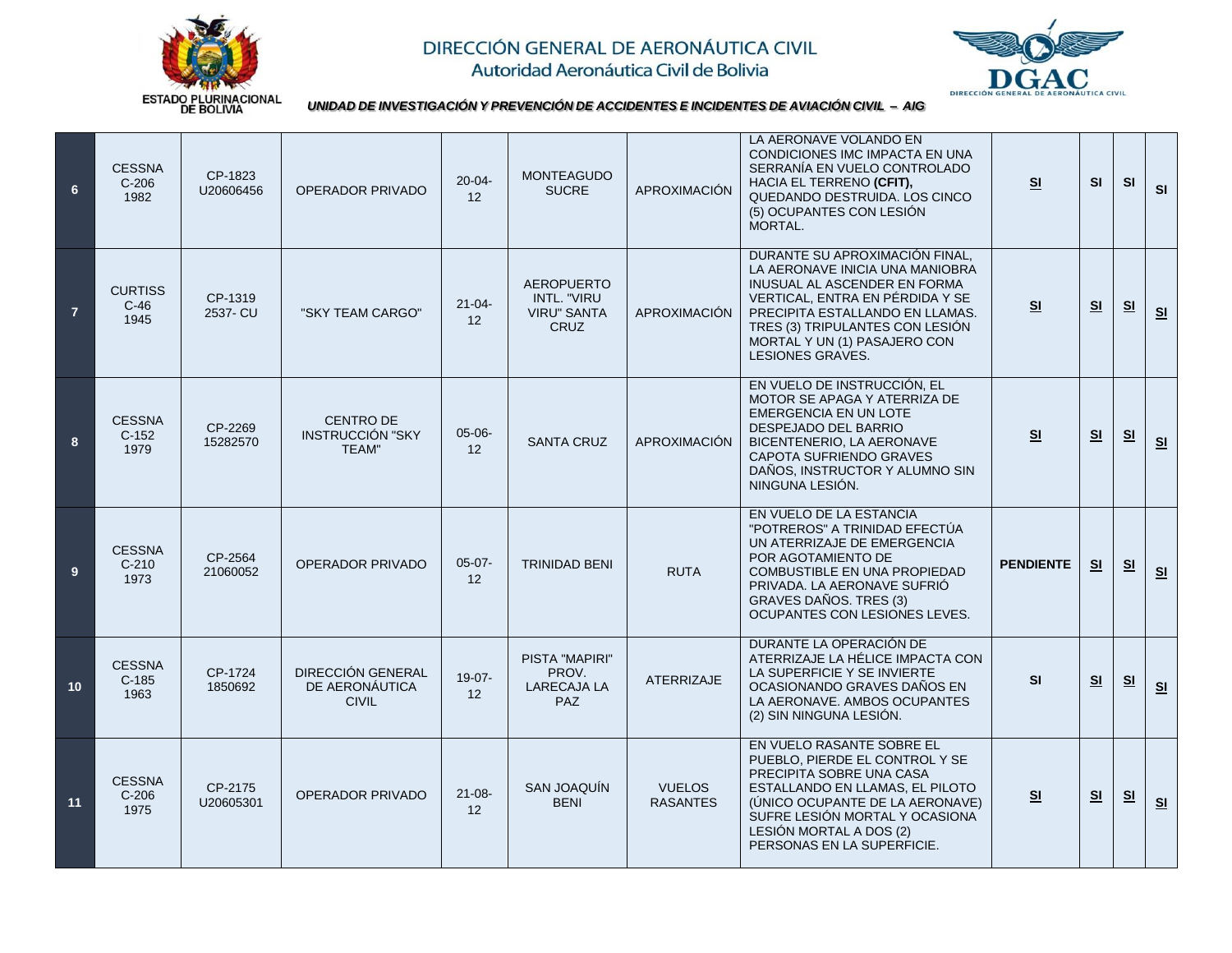



*UNIDAD DE INVESTIGACIÓN Y PREVENCIÓN DE ACCIDENTES E INCIDENTES DE AVIACIÓN CIVIL – AIG*

| 12 | <b>CESSNA</b><br>$C-182$<br>1963 | CP-1216<br>18263393 | OPERADOR PRIVADO | $06-12-$<br>$\overline{1}$ | <b>PROPIEDAD</b><br>"DOS LAGUNA<br><b>ESTE" BENI</b> | <b>EN RUTA TDD-</b><br>ASCENSIÓN DE<br><b>GUARAYOS</b> | FALLA DE MOTOR EN VUELO Y<br>ATERRIZA DE EMERGENCIA EN UN<br>CAMINO TERRAPLÉNADO. LA<br>AERONAVE SUFRIO GRAVES DAÑOS.<br>DOS (2) OCUPANTES CON LESIONES<br>LEVES. | <b>PENDIENTE</b> | S <sub>1</sub> | S <sub>1</sub> | <u>ାଣ</u> |
|----|----------------------------------|---------------------|------------------|----------------------------|------------------------------------------------------|--------------------------------------------------------|-------------------------------------------------------------------------------------------------------------------------------------------------------------------|------------------|----------------|----------------|-----------|
|----|----------------------------------|---------------------|------------------|----------------------------|------------------------------------------------------|--------------------------------------------------------|-------------------------------------------------------------------------------------------------------------------------------------------------------------------|------------------|----------------|----------------|-----------|

|                |                                           | <b>INCIDENTES GRAVES</b>                   |                         |                |                                                                      |                   |                                                                                                                                                                                     |                                |    |                                |                |
|----------------|-------------------------------------------|--------------------------------------------|-------------------------|----------------|----------------------------------------------------------------------|-------------------|-------------------------------------------------------------------------------------------------------------------------------------------------------------------------------------|--------------------------------|----|--------------------------------|----------------|
| No.            | <b>MARCA</b><br><b>MODELO</b><br>AÑO FAB. | <b>MATRÍCULA</b><br>No. DE<br><b>SERIE</b> | <b>EXPLOTADOR</b>       | <b>FECHA</b>   | <b>LUGAR</b>                                                         | <b>FASE</b>       | <b>RESUMEN DEL SUCESO LESIONES</b><br><b>PERSONAS – DAÑOS A LA</b><br><b>AERONAVE</b>                                                                                               | <b>INFORME</b><br><b>FINAL</b> |    | <b>FOTOS</b><br>$\overline{2}$ | 3              |
|                | <b>CESSNA</b><br>$C-210$<br>1963          | CP-2564<br>18263393                        | <b>OPERADOR PRIVADO</b> | $17 - 12 - 12$ | <b>AEROPUERTO</b><br>INTL. "VIRU<br><b>VIRU"SANTA</b><br><b>CRUZ</b> | <b>ATERRIZAJE</b> | ATERRIZAJE DE EMERGENCIA EN "VIRU"<br>VIRU" DEBIDO AL AGOTAMIENTO DE<br>COMBUSTIBLE OCASIONANDO LIGEROS<br>DESPERFECTOS EN LA AERONAVE.<br>DOS (2) OCUPANTES SIN NINGUNA<br>LESION. | <b>PENDIENTE</b>               | S1 | S <sub>1</sub>                 | S <sub>1</sub> |
| $\overline{2}$ | <b>CESSNA</b><br>$C-206$<br>1962          | CP-2652<br>18263393                        | <b>OPERADOR PRIVADO</b> | $23 - 12 - 12$ | <b>SANTA ANA BENI</b>                                                | <b>DESPEGUE</b>   | DURANTE PRUEBA DE MOTOR ANTES<br>DEL DESPEGUE COLAPSA EL CUBO DE<br>LA HÉLICE Y SE SALE UNA PALA. EL<br>UNICO OCUPANTE (PILOTO) SIN<br>NINGUNA LESIÓN.                              | <b>PENDIENTE</b>               | S1 | S <sub>1</sub>                 | S <sub>1</sub> |

|            | <b>INCIDENTES</b>                         |                                            |                         |                   |                                                                   |                   |                                                                                                                                                                                              |                                |                |                                |                |  |  |
|------------|-------------------------------------------|--------------------------------------------|-------------------------|-------------------|-------------------------------------------------------------------|-------------------|----------------------------------------------------------------------------------------------------------------------------------------------------------------------------------------------|--------------------------------|----------------|--------------------------------|----------------|--|--|
| No.        | <b>MARCA</b><br><b>MODELO</b><br>AÑO FAB. | <b>MATRÍCULA</b><br>No. DE<br><b>SERIE</b> | <b>EXPLOTADOR</b>       | <b>FECHA</b>      | <b>LUGAR</b>                                                      | <b>FASE</b>       | <b>RESUMEN DEL SUCESO LESIONES</b><br>A PERSONAS - DAÑOS A LA<br><b>AERONAVE</b>                                                                                                             | <b>INFORME</b><br><b>FINAL</b> |                | <b>FOTOS</b><br>$\overline{2}$ |                |  |  |
|            | <b>CESSNA</b><br>$C-210$<br>1980          | CP-1626<br>T210N63745                      | <b>OPERADOR PRIVADO</b> | $10 - 04 -$<br>12 | <b>AEROPUERTO</b><br>"EL TROMPILLO"<br><b>SANTA CRUZ</b>          | <b>ATERRIZAJE</b> | ATERRIZAJE CON EL TREN DE NARIZ<br>PLEGADO EN EL MARGEN IZQUIERDO<br>DE LA PISTA 33 OCASIONANDO<br><b>LIGEROS DESPERFECTOS EN LA</b><br>AERONAVE. CINCO OCUPANTES (5) SIN<br>NINGUNA LESIÓN. | N/A                            | S <sub>1</sub> | S <sub>1</sub>                 | S <sub>1</sub> |  |  |
| $\sqrt{2}$ | <b>CESSNA</b><br>$C-210$<br>1977          | CP-2523<br>21061957                        | OPERADOR PRIVADO        | $07 - 05 -$<br>12 | <b>AEROPUERTO</b><br>"JORGE<br><b>HENRICH"</b><br><b>TRINIDAD</b> | <b>ATERRIZAJE</b> | ATERRIZAJE CON EL TREN PLEGADO<br>EN LA PISTA AUXILIAR DE TIERRA. LA<br>AERONAVE SUFRIO LIGEROS<br>DESPERFECTOS. CUATRO (4)                                                                  | N/A                            | S <sub>1</sub> | S <sub>1</sub>                 | S <sub>1</sub> |  |  |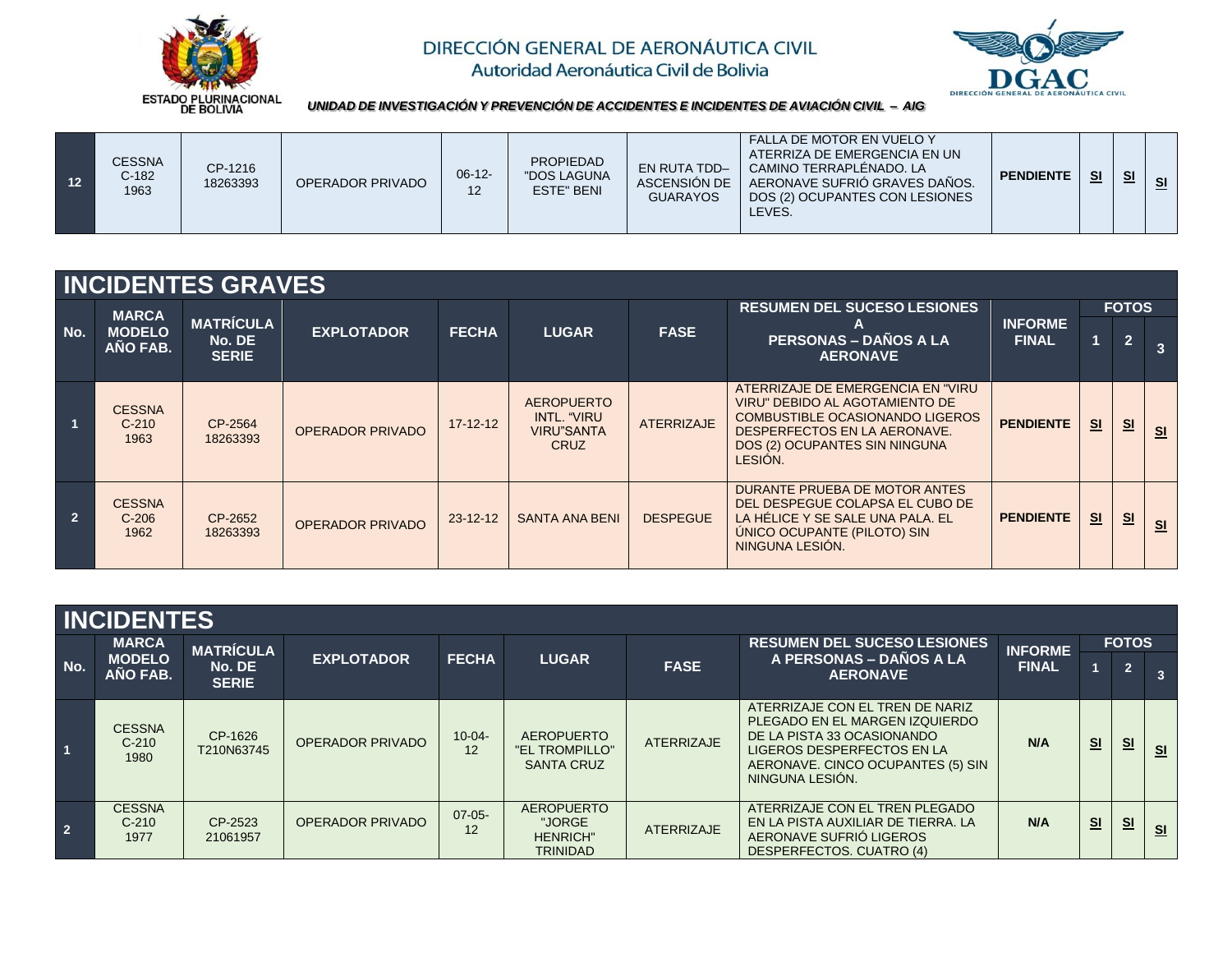



*UNIDAD DE INVESTIGACIÓN Y PREVENCIÓN DE ACCIDENTES E INCIDENTES DE AVIACIÓN CIVIL – AIG*

|                         |                                          |                           |                                                                    |                   |                                                                   |                                       | OCUPANTES SIN NINGUNA LESIÓN,<br>AERONAVE.                                                                                                                                                                  |     |                |           |                |
|-------------------------|------------------------------------------|---------------------------|--------------------------------------------------------------------|-------------------|-------------------------------------------------------------------|---------------------------------------|-------------------------------------------------------------------------------------------------------------------------------------------------------------------------------------------------------------|-----|----------------|-----------|----------------|
| $\overline{\mathbf{3}}$ | <b>FAIRCHILD</b><br><b>SA227</b><br>1993 | CP-2459<br><b>DC-847B</b> | LÍNEA AÉREA<br>"AMASZONAS"                                         | $09 - 05 -$<br>12 | <b>AEROPUERTO</b><br><b>RURRENABAQUE</b><br><b>BENI</b>           | <b>DESPEGUE</b>                       | EN CARRERA DE DESPEGUE LA<br>AERONAVE SE SALE DE LA PISTA<br><b>DEBIDO A FALLA SISTEMA DE</b><br>DIRECCIÓN. LA AERONAVE SUFRIÓ<br>LIGEROS DESPERFECTOS.<br>DIECINUEVE (19) OCUPANTES SIN<br>NINGUNA LESIÓN. | N/A | SI             | SI        | SI             |
| $\overline{4}$          | <b>CESSNA</b><br>$C-150$<br>1976         | CP-2627<br>150077659      | <b>CENTRO DE</b><br><b>INSTRUCCIÓN</b><br>"AERODINOS"              | $16 - 06 -$<br>12 | <b>AEROPUERTO</b><br>"JORGE<br><b>HENRICH"</b><br><b>TRINIDAD</b> | <b>ATERRIZAJE</b>                     | DURANTE LA OPERACIÓN DE<br>ATERRIZAJE "EN PRIMER VUELO SOLO"<br>EL TREN DE NARIZ COLAPSA DEBIDO<br>AL REBOTE. LA AERONAVE SUFRIÓ<br>LIGEROS DESPERFECTOS. EL ALUMNO<br>PILOTO NO SUFRIÓ NINGUNA LESIÓN.     | N/A | S <sub>1</sub> | S1        | S <sub>1</sub> |
| 5 <sub>5</sub>          | <b>CESSNA</b><br>$C-152$<br>1979         | CP-2568<br>15283161       | <b>CENTRO DE</b><br><b>INSTRUCCIÓN</b><br>"AVIATOR ACADEMY"        | $26 - 06 -$<br>12 | <b>AEROPUERTO</b><br>"EL TROMPILLO"<br><b>SANTA CRUZ</b>          | <b>ATERRIZAJE</b>                     | DURANTE LA OPERACIÓN DE<br>ATERRIZAJE "EN PRIMER VUELO SOLO"<br>EL TREN DE NARIZ COLAPSA DEBIDO<br>AL REBOTE. LA AERONAVE SUFRIÓ<br>LIGEROS DESPERFECTOS. EL ALUMNO<br>PILOTO NO SUFRIÓ NINGUNA LESIÓN.     | N/A | S <sub>1</sub> | <b>SI</b> | SL             |
| $6\phantom{.}6$         | <b>PIPER</b><br><b>PA-38</b><br>1980     | CP-1519<br>38-79A0602     | <b>CENTRO DE</b><br><b>INSTRUCCIÓN "ALAS</b><br><b>ORIENTALES"</b> | 04-08-<br>12      | <b>SANTA CRUZ</b>                                                 | <b>VUELO DE</b><br><b>INSTRUCCIÓN</b> | PERDIDA DE POTENCIA EN VUELO DE<br>INSTRUCCIÓN Y ATERRIZA DE<br>EMERGENCIA SOBRE UN SEMBRADÍO.<br>LA AERONAVE SIN NINGÚN DAÑO,<br><b>INSTRUCTOR Y ALUMNO SIN NINGUNA</b><br>LESIÓN.                         | N/A | SI             | SI        | SI             |
| $\overline{7}$          | <b>PIPER</b><br><b>PA-34</b><br>1982     | CP-2531<br>34-8233051     | <b>OPERADOR PRIVADO</b>                                            | $23 - 09 -$<br>12 | <b>AEROPUERTO</b><br>"ORIEL L. PLAZA"<br><b>TARIJA</b>            | <b>ATERRIZAJE</b>                     | LA AERONAVE SE DECLARA EN<br>EMERGENCIA Y ATERRIZA CON EL<br>TREN DE NARIZ PLEGADO, CUATRO (4)<br>OCUPANTES SIN NINGUNA LESIÓN Y<br>AERONAVE CON LIGEROS<br>DESPERFECTOS.                                   | N/A | S <sub>1</sub> | S1        | S1             |
| 8                       | <b>CESSNA</b><br>$C-206$<br>1982         | CP-1749<br>U20606238      | <b>OPERADOR</b><br><b>COMERCIAL SERV.</b><br>AÉREO "MOVIMA"        | $13 - 10 -$<br>12 | <b>AEROPUERTO</b><br>"JORGE<br><b>HENRICH"</b><br><b>TRINIDAD</b> | <b>RODAJE</b>                         | COLAPSO DEL TREN DE ATERRIZAJE<br>IZQUIERDO DURANTE EL RODAJE. LA<br>AERONAVE SUFRIO LIGEROS<br>DESPERFECTOS, OCUPANTES SIN<br>NINGUNA LESIÓN.                                                              | N/A | S <sub>1</sub> | S1        | S <sub>1</sub> |
| $\overline{\mathbf{9}}$ | <b>CESSNA</b><br>$C-182$<br>1974         | CP-1123<br>18263398       | <b>OPERADOR PRIVADO</b>                                            | $31 - 10 -$<br>12 | <b>TRINIDAD</b>                                                   | APROXIMACIÓN                          | PÉRDIDA DE POTENCIA DURANTE LA<br>APROXIMACIÓN Y ATERRIZA DE<br>EMERGENCIA EN UN CAMINO. LA<br>AERONAVE SUFRIÓ LIGEROS<br>DESPERFECTOS. EL ÚNICO OCUPANTE<br>(PILOTO) SIN NINGUNA LESIÓN.                   | N/A | SI             | S1        | SL             |